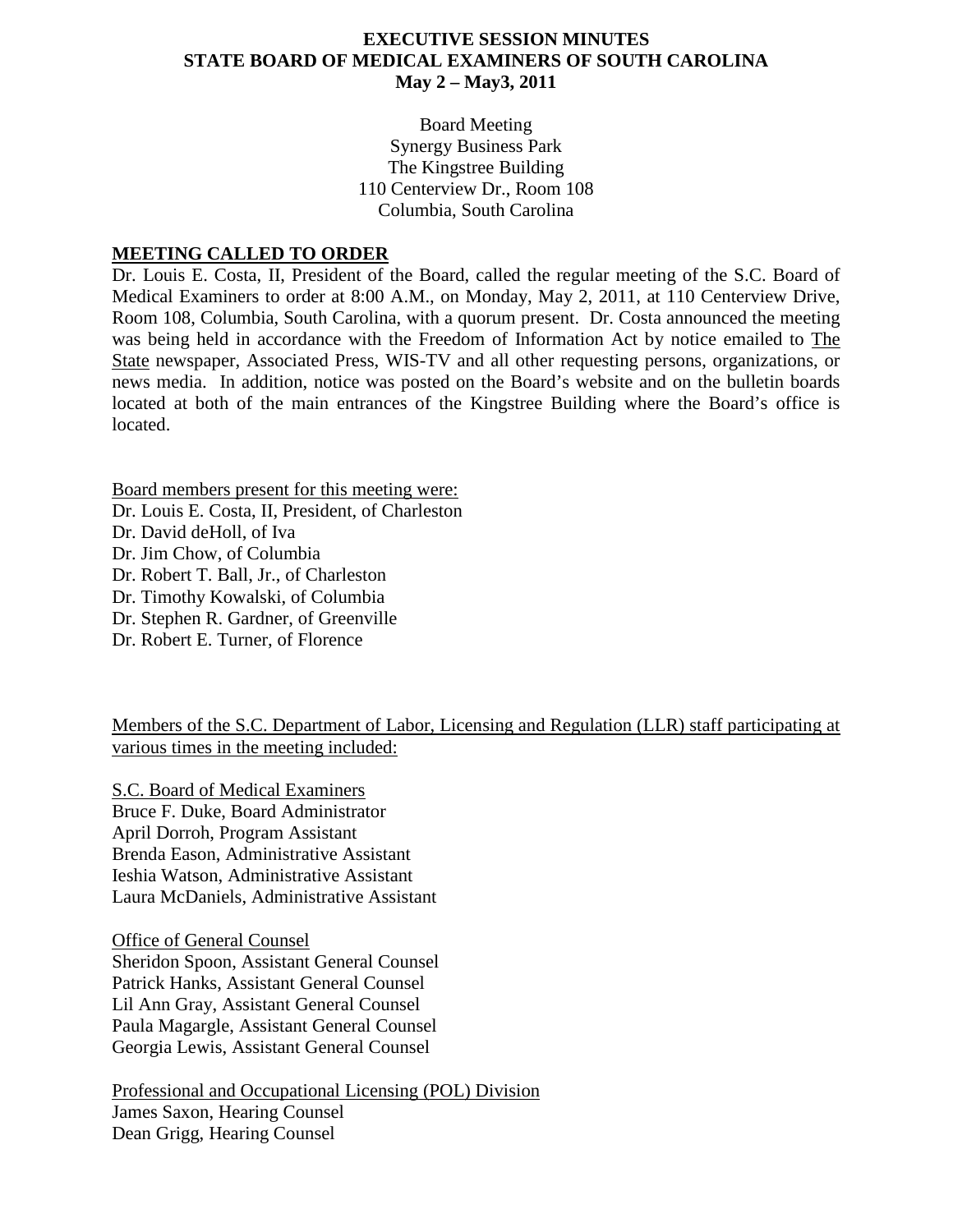#### **REVIEW/APPROVAL OF AGENDA**

An agenda for this meeting was reviewed, amended and approved.

#### **REVIEW/APPROVAL OF MINUTES FROM NOVEMBER 2010 BOARD MEETING:**

\_\_\_\_\_\_\_\_\_\_\_\_\_\_\_\_\_\_\_\_\_\_\_\_\_\_\_\_\_\_\_\_\_\_\_\_\_\_\_\_\_\_\_\_\_\_\_\_\_\_\_\_\_\_\_\_\_\_\_\_\_\_\_\_\_\_\_\_\_\_\_\_\_

After considering recommendations, additions, deletions and corrections, a motion was made to approve the minutes by Dr. Welsh. Dr. deHoll seconded the motion and the minutes were unanimously passed.

### **TELEMEDICINE**

**Dr. Costa introduced the issue of telemedicine and how the discussion would be structured. He asked that the telemedicine ad hoc committee comprised of board members Dr. Ball and Dr. deHoll, and Board appointee Dr. Robert Adams from MUSC present its report from its meeting in Washington, D.C., followed by any comments from interested parties in attendance. Dr. Costa also indicated the Board would take information under advisement but would not formulate policy until the August meeting. Dr. Costa stated the central question needing to be addressed was how the public could be best served while incorporating available technology. Specifically, is it appropriate for a licensed SC physician to prescribe legend drugs without a physical encounter or maintaining the historical and conventional physician-patient relationship heretofore practiced in South Carolina.**

**Dr. deHoll addressed the Board and stated that he and Dr. Ball had attended a national conference in Washington, D.C. concerning telemedicine hosted by the Federation of State Medical Boards (FSMB). Dr. deHoll recognized that new and improved forms of communication has been applied to the practice of medicine in South Carolina by the specific transfer of patient medical data through interactive audio, video, or data communication. Information is provided to a South Carolina licensed physician who, in turn, provides consultative services to another South Carolina licensed physician who is in actual physical contact with the patient.**

**Dr. deHoll stressed that the basic principles of the quality pertaining to the patientphysician encounter and relationship must be maintained no matter how the information has been obtained. In addition Dr. deHoll noted that issues related to interstate pharmacy rules, interstate prescribing regulations and intra-state prescribing must be fully understood by the Board so as to formulate a comprehensive and appropriate policy.**

**Dr. Ball addressed the Board and stated that he preferred waiting for the Federation's report before developing a policy on this subject. He emphasized that patient safety was considered paramount by all the Boards in attendance at the Washington conference. He stated that South Carolina had traditionally recognized and allowed various forms of telemedicine (teleradiology, teleneurology and telepathology) which primarily involved the interpretation of slides and other diagnostic tools.**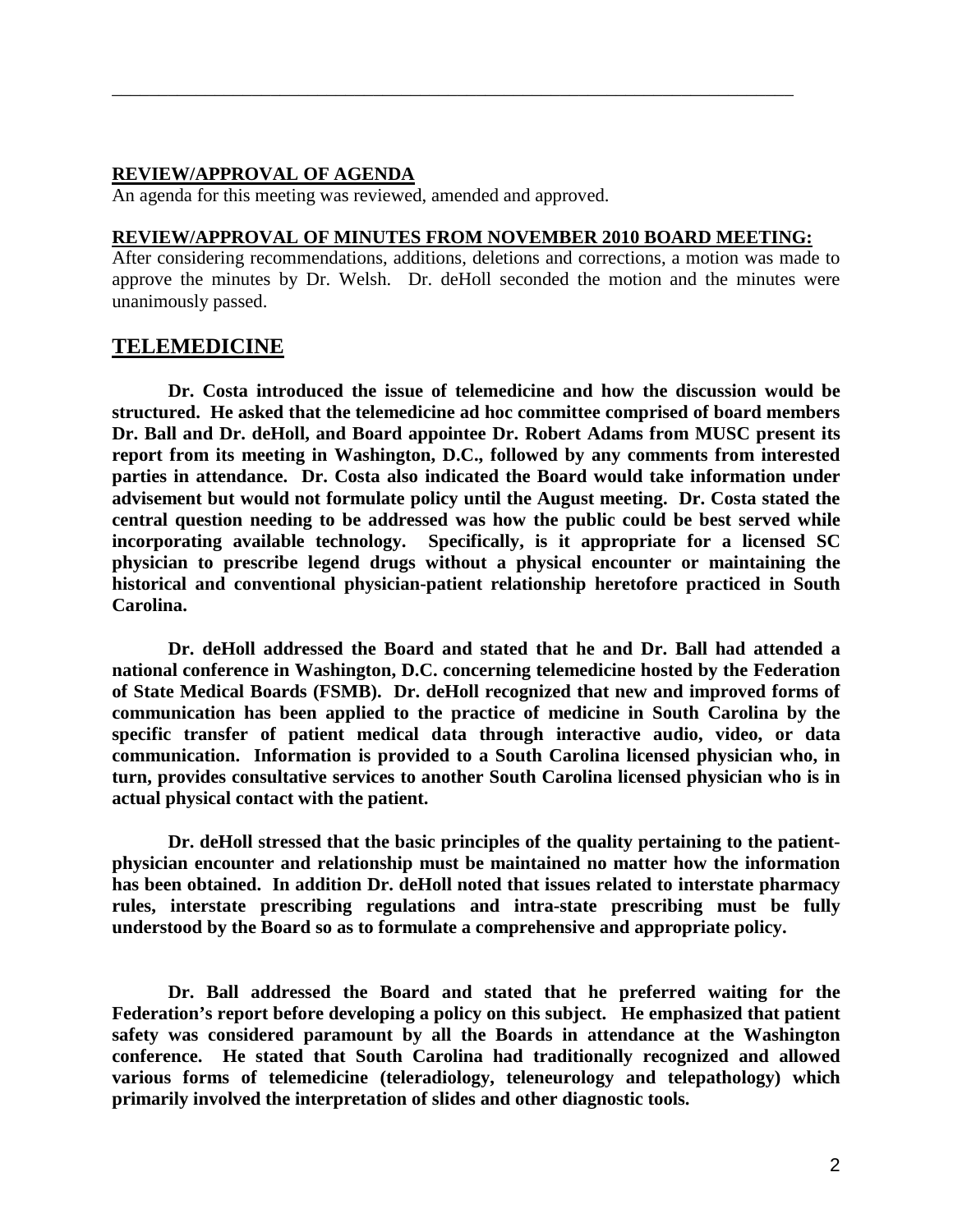**Dr. Ball then indicated he believed the Board's policy should address situations involving other types of telemedicine(direct patient contact via communication technologies whereby the patient located in South Carolina could reach a physician located anywhere in the world and the physician could phone in the pharmacopeia he thinks best for the patient without physical contact with the patient).** 

\_\_\_\_\_\_\_\_\_\_\_\_\_\_\_\_\_\_\_\_\_\_\_\_\_\_\_\_\_\_\_\_\_\_\_\_\_\_\_\_\_\_\_\_\_\_\_\_\_\_\_\_\_\_\_\_\_\_\_\_\_\_\_\_\_\_\_\_\_\_\_\_\_

**Dr. Adams appeared and told the Board that the Medical university of South Carolina had been using telemedicine for urgent care situations to decide whether patients were candidates for thrombolusis after having a stroke. He added that this was considered a consultation by the neuro specialists and a very good thing to do as long as there was a physician actually there with the patient and who knew the patient's history. Dr. Adams indicated that they had performed over 1,300 consults since the middle of May, 2008 and that approximately 250 patients had received clot-busting drugs. He said that their symptomatic hemorrhage rates were 2%, whereas the national benchmark is 6%. He added that half of the hemorrhages nationally are fatal, as well as half of the cases at MUSC. He then told the Board that 54% of the patients treated at MUSC go home, which is roughly in keeping with the modified Rankin 1 or 2, which in turn was how the drug was approved by the FDA.**

**Scott Richardson from ISelect appeared and told the Board that ISelect was interested in providing care to South Carolina patients via telemedicine for non-emergent situations. He added that 400,000 to 800,000 people in South Carolina did not have insurance and many of these individuals could benefit from I Select's services. Mr. Richardson also indicated that the cost (25\$ per incident and 4\$ a month for access) would allow for many less advantaged individuals to have access to a physician.**

**Jim Ritchie from ISelect appeared and told the Board that the Board currently has the authority under the Medical Practice Act to allow physicians employed by ISelect to operate in South Carolina, whereby these physicians could prescribe medications without actually having physical contact with the patients. He added that this practice occurred every day in South Carolina currently as on call physicians prescribed for patients without physically seeing the patient.**

**Lee Ann Bundrick, Administrator of the South Carolina Pharmacy board appeared and spoke to the Board about various pharmacy related items and how it pertains to telemedicine.**

**Dr. Griffin Cupstid, representing the South Carolina Academy of Family Physicians, appeared and told the Board that primary care physicians supported the use of technology by means of an e-visit. However, he emphasized that they could only support this concept for physicians who had already established a physician-patient relationship which included physical contact. He also indicated that to do otherwise is unprofessional and is contrary to recommendations made by the American Medical Association, the Federal Drug Administration, and the Drug Enforcement Agency.** 

**He also told the Board that he belonged to a group practice of 35 physicians who provided call for each other but had rules regarding their call practices. For example, he**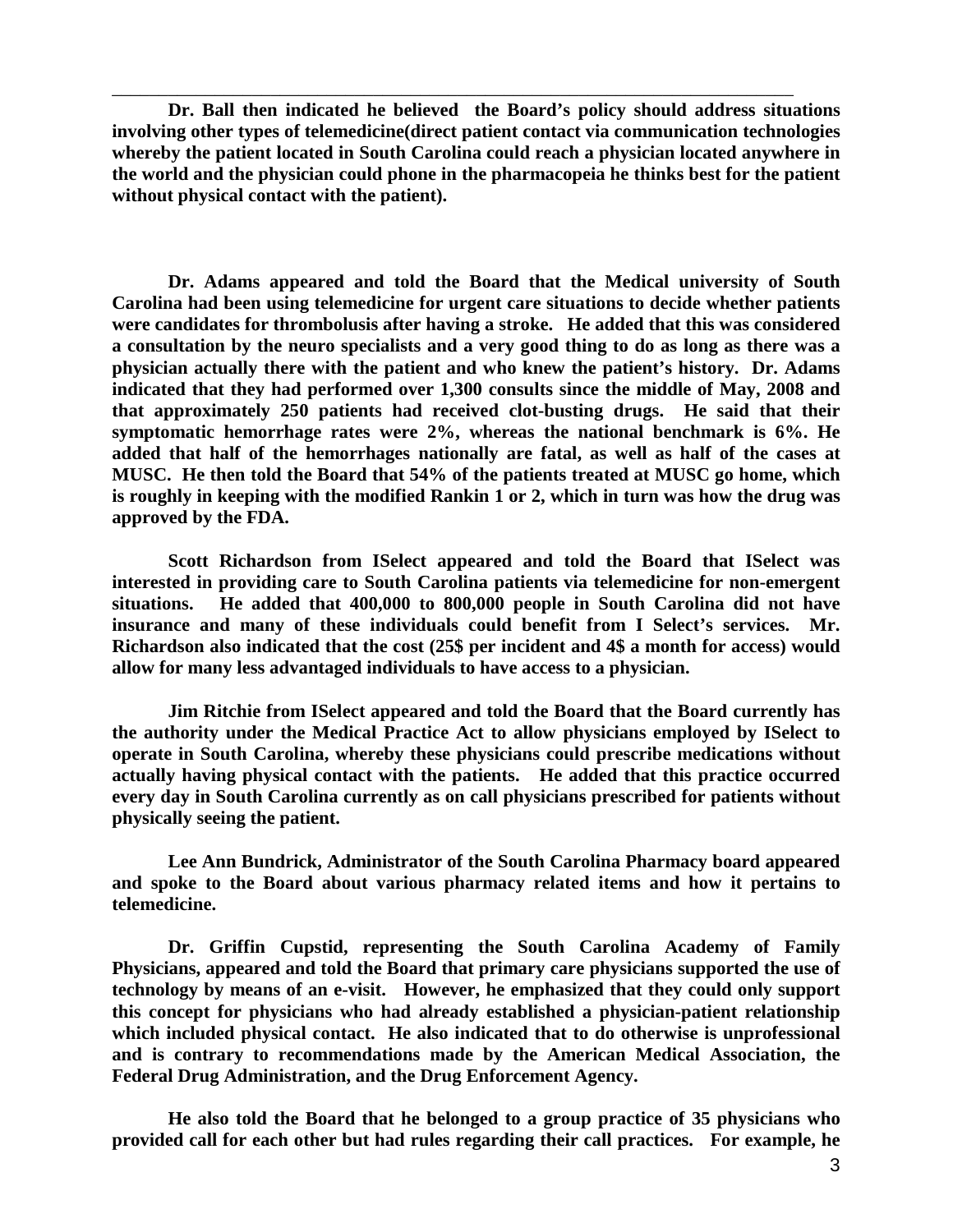**indicated that they did not prescribe antibiotics over the phone for such illnesses as sinus infections and URIs, as to do so would run counter to recommendations made by the Center for Disease Controls (CDC).**

\_\_\_\_\_\_\_\_\_\_\_\_\_\_\_\_\_\_\_\_\_\_\_\_\_\_\_\_\_\_\_\_\_\_\_\_\_\_\_\_\_\_\_\_\_\_\_\_\_\_\_\_\_\_\_\_\_\_\_\_\_\_\_\_\_\_\_\_\_\_\_\_\_

**Scott Hulstrand, General Counsel for the South Carolina Medical Association appeared and told the Board the telemedicine issue had been discussed by the Association's Inner Specialty Council. He told the Board the Council supported using developing technologies to enhance the practice of medicine. However, the Council also believed adopting new technologies as it pertains to medical care should not be done quickly and should take time for considerable deliberation to ensure patients are not harmed. He also indicated that this entire issue represents a paradigm shift in the way medicine is practiced in South Carolina and the Council urges the Board to be deliberative in its consideration of this issue.** 

**Mr. Hulstrand also said the council is concerned about the recent emphasis at the State and Federal levels about the "medical home" and the necessity for care to be centralized with a primary care physician and how allowing care to be provided by a remote physician may lessen the continuity of care for patients.**

**Dr. Costa concluded the discussion with acknowledging all the hard work done by everyone concerned with this issue and reminded everyone the Board's mission is to protect the public and that concept would be paramount as the Board moved forward towards developing a policy.**

**Joseph Willard Washington Jr., M.D. Mandatory reappearance before the Board**

**A motion was made by Dr. deHoll to give a copy of Dr. Washington's evaluation from Florida to him for his review, Continue with the previous stay of his suspension and ask that he reappear before the Board in August 2011 to provide a response to how he has acted upon the recommendations of the evaluation in Florida. Motion was seconded by Dr. Ball Motion carries**

**Thomas Luther Roberts III, M.D. Required Biannual Board appearance**

**A motion was made by Dr. deHoll for all physician monitoring to be removed where all other elements are to stay in place. Motion was seconded by Dr. Gardner Motion carries**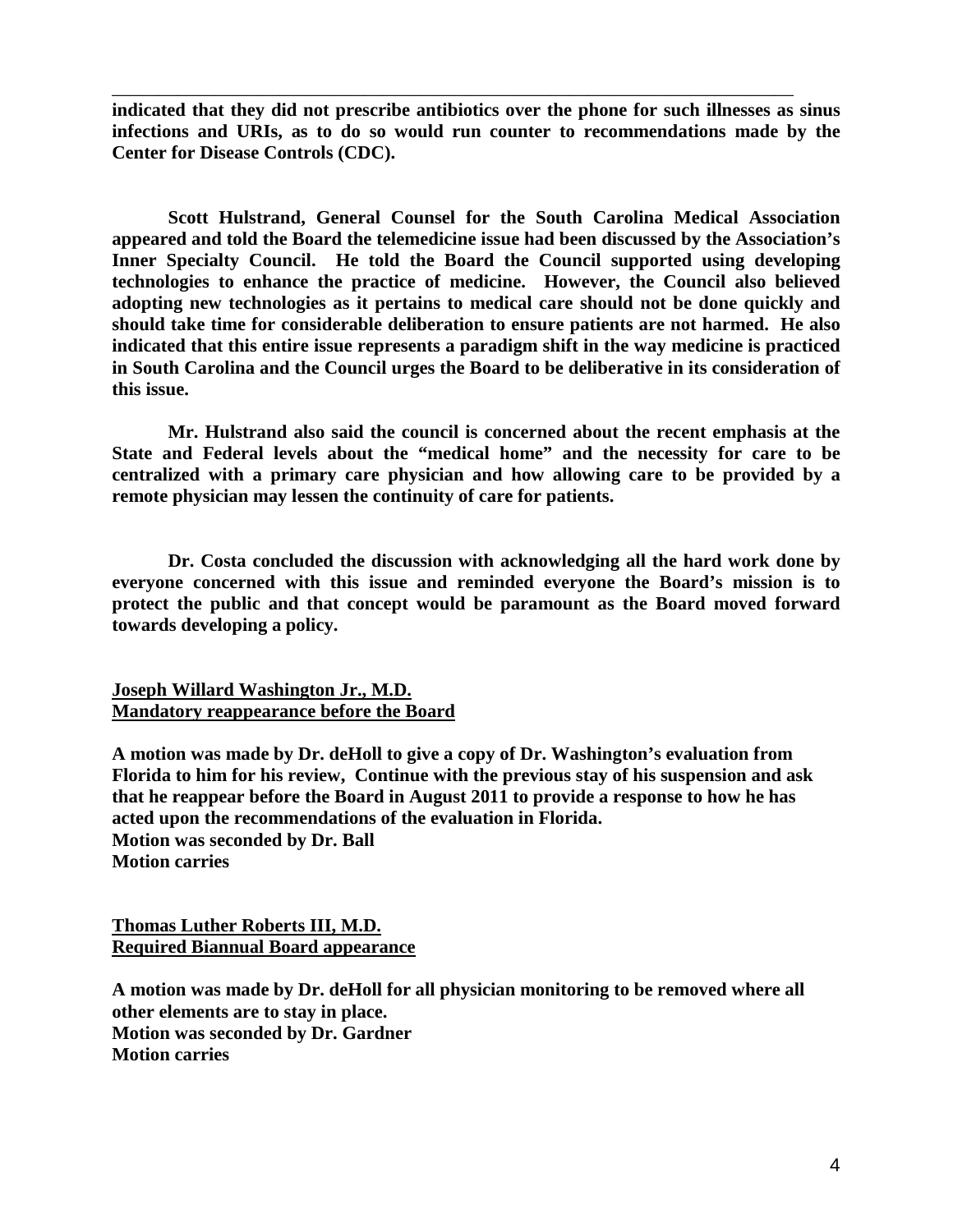# **FINAL ORDER HEARINGS**

**A motion was made and passed for the Board to go into Executive Session to conduct Final Order Hearings.** Each hearing was held in Executive Session, and a transcript of each hearing, as well as the Board's Final Order, are on file at the Board Office. After testimony for each case, the Board entered a private deliberative session. No votes were made or actions taken while the Board was in Executive Session. **A motion was made and passed to return to Public Session and the Board voted on the following sanctions after each Final Order Hearing:**

\_\_\_\_\_\_\_\_\_\_\_\_\_\_\_\_\_\_\_\_\_\_\_\_\_\_\_\_\_\_\_\_\_\_\_\_\_\_\_\_\_\_\_\_\_\_\_\_\_\_\_\_\_\_\_\_\_\_\_\_\_\_\_\_\_\_\_\_\_\_\_\_\_

### **Final Order Hearing**

### **OGC-OIE REPORTS**

Mr. Hanks from the Office of General Counsel, along with Mr. Dorman and Mr. Faglie from the Office of Investigations and Enforcement presented recommendations from the Investigative Review Committee.

#### **Recommendation from IRC for Dismissal**

**Cases 1-17**

**Dr. Kowalski moved to accept and Dr. Turner seconded the motion All in Favor Motion Carries**

**Recommendation from IRC for Formal Complaint**

**Cases 18-25**

**Dr. Gardner moved to accept and Dr. Kowalski seconded the motion All in Favor Motion Carries**

**Recommendation from IRC for Letters of Caution**

**Cases 26-36**

**Dr. Costa moved to accept and Dr. Kowalski seconded the motion All in favor Motion Carries**

**Chrisadel Gabourel Heath, M.D. Applicant for Licensure**

**Dr. Ball made a motion to allow applicant to pursue licensure**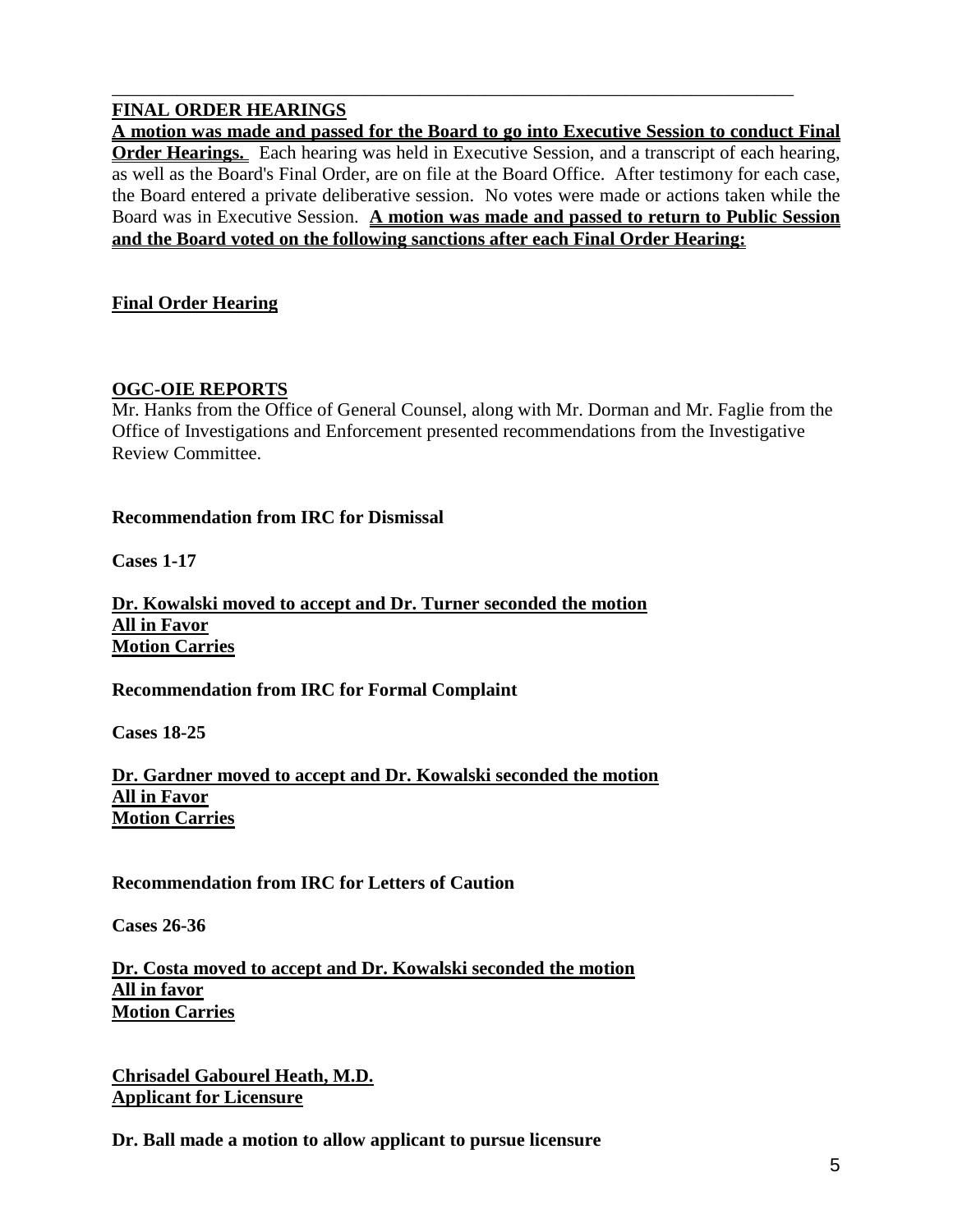**Motion Seconded by Dr. Turner Motion Carries**

**Steven Goldberg, M.D Applicant for licensure**

**Dr. Gardner made a motion to allow applicant to pursue licensure Motion seconded by Dr. Chow Motion carries**

\_\_\_\_\_\_\_\_\_\_\_\_\_\_\_\_\_\_\_\_\_\_\_\_\_\_\_\_\_\_\_\_\_\_\_\_\_\_\_\_\_\_\_\_\_\_\_\_\_\_\_\_\_\_\_\_\_\_\_\_\_\_\_\_\_\_\_\_\_\_\_\_\_

**ADJOURN**

### **BOARD ADJOURNS AT 5:50 PM**

# **BOARD RECONVENED AT 8:30 AM, TUESDAY, MAY 3, 2011**

**Michael Herrin, M.D. 2005 – 245 Request to be released by Board order**

**Dr. Costa made a motion to grant the request to be released from Board Order and to strongly urge the petitioner to consider participation in the senior program Dr. deHoll seconded the motion Motion carries**

**James Leon Floyd Jr, M.D. 2002 – 199 Request to be released from Board order**

**Dr. Turner made a motion to grant the petitioner's request to be released from Board order Motion seconded by Dr. Kowalski Motion Carries**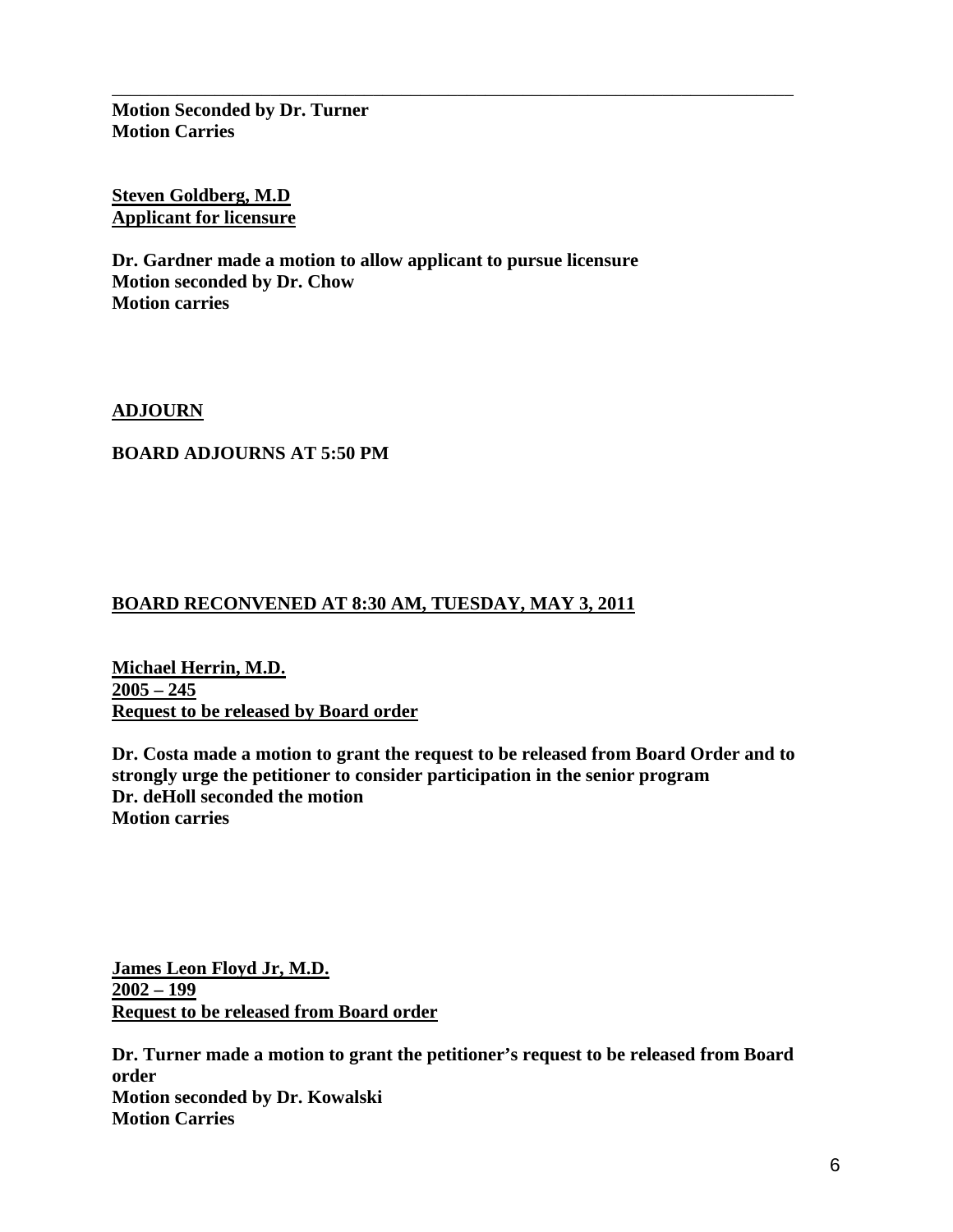# **Sujai Deep Nath, M.D. Applicant for licensure**

**Dr. Gardner made a motion to approve applicant to pursue licensure Motion seconded by Dr. deHoll Motion Carries**

### **Todd Alford, M.D. 2009 – 164 Final Order Hearing**

**Dr. Kowalski made a motion to accept Memorandum of Agreement with License suspended and stayed on satisfactory completion of the following:**

\_\_\_\_\_\_\_\_\_\_\_\_\_\_\_\_\_\_\_\_\_\_\_\_\_\_\_\_\_\_\_\_\_\_\_\_\_\_\_\_\_\_\_\_\_\_\_\_\_\_\_\_\_\_\_\_\_\_\_\_\_\_\_\_\_\_\_\_\_\_\_\_\_

- **Indefinite enrollment in RPP**
- **Evaluation for psychiatric and professional boundary issues by Dr. Gregg Dryer at MUSC**
- **Continuation of current treatment and monitoring programs as has been established**
- **Site-Specific practice with Bryan Hospital only**
- **Re-appearance before the after completion of evaluation by Dr. Dryer**
- **Pay Court Cost of \$ 1084.00 to be paid within 12 months**
- **Pay fine of \$5,000 to be paid within 12 months**
- **Quarterly reports from the treating psychiatrist to be provided to the Board**

**Dr. Ball seconded the motion Motion carries**

**Roslyn Harris, M.D. Request to modify Board final order**

**Dr. Gardner made a motion to modify the Boards final order to reflect Dr. Harris's license to be in good standing from the period of her receipt of her Final Order until October 18th Dr. deHoll seconded the motion Motion carries**

**Kevin Schuller, M.D. 2010 – 159 Final Order Hearing**

**Dr. Kowalski made a motion as follows:**

• **Accept Memorandum of Agreement**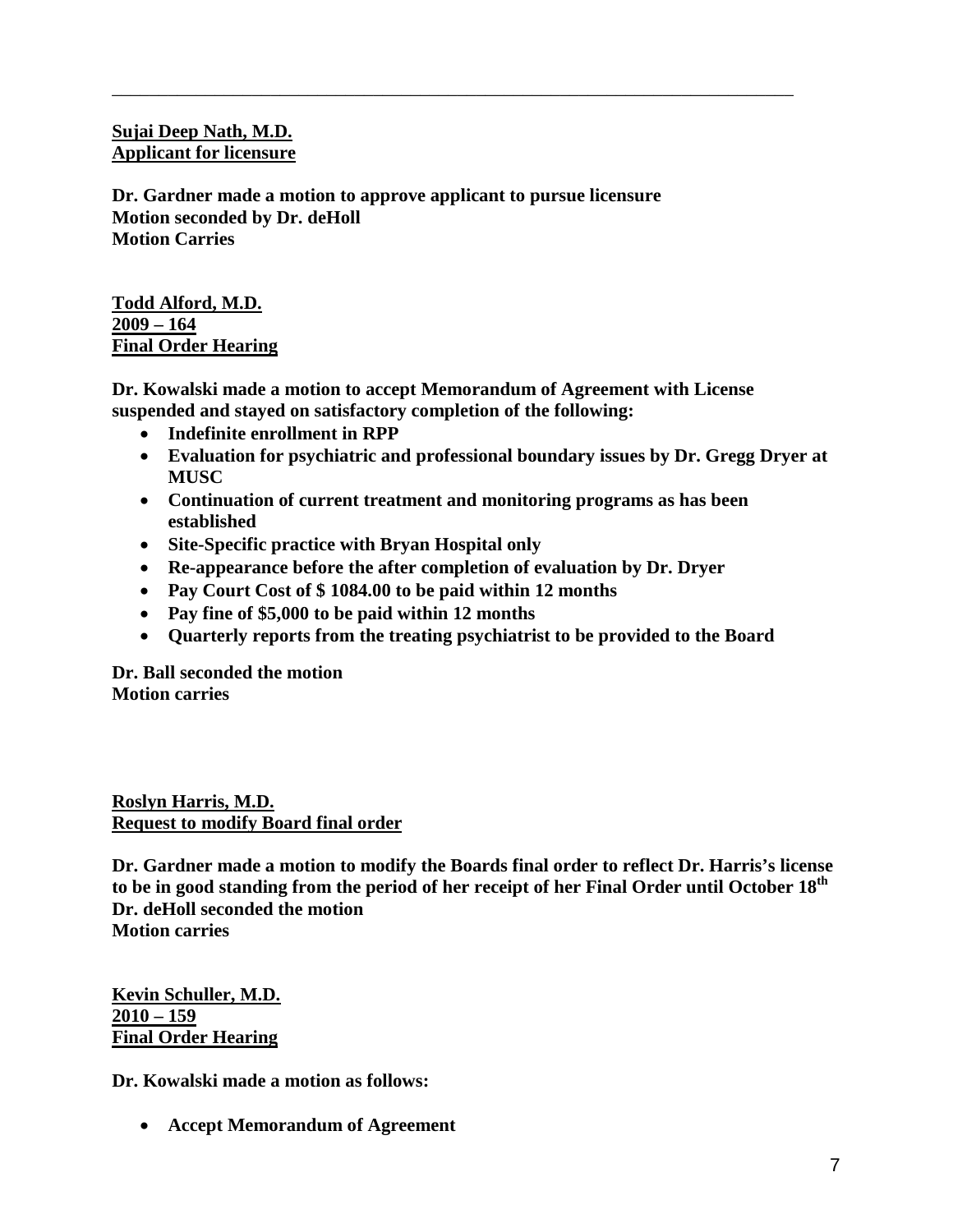- **Public Reprimand**
- **Suspension stayed upon the following conditions:**
	- o **Pay cost of \$846.50**
	- o **Proof of completion of the Abel recommended ethics course**

\_\_\_\_\_\_\_\_\_\_\_\_\_\_\_\_\_\_\_\_\_\_\_\_\_\_\_\_\_\_\_\_\_\_\_\_\_\_\_\_\_\_\_\_\_\_\_\_\_\_\_\_\_\_\_\_\_\_\_\_\_\_\_\_\_\_\_\_\_\_\_\_\_

- o **Fine of \$5,000.00 to be paid within 12 months**
- o **Continued psychiatric treatment that must be approved by the Board and reports received quarterly**
- o **Respondent may see male patients only until seeing all patients is approved by the Board**

**Dr. Turner seconded the motion Dr. Costa abstained Motion carries**

#### **PHYSICIAN ASSISTANTS ADVISORY COMMITTEE RECOMMENDATIONS**

Mr. Duke presented recommendations from the April 2011 Physician Assistants Advisory Committee' meeting for the Board's review. Dr. deHoll moved and Dr. Turner seconded the motion to approve the recommendations. The Board unanimously approved the following recommendations (see attached).

#### **RESPIRATORY CARE ADVISORY COMMITTEE RECOMMENDATIONS**

Mr. Duke presented the recommendations from the Respiratory Advisory Committee's April 2011 meeting. Dr.deHoll moved to accept the recommendations. Dr. Chow seconded the motion and the Board unanimously approved the recommendations (see attached)

# **BOARD ORDERS ON WEBSITE**

**Dr. Costa asked the Board to consider how long public Board orders should remain on the Board's website. Dr. Costa stated that the Federation of State Medical Boards had determined, based on responses from 15 State Medical Boards, most states left the orders on their websites indefinitely. He added that Colorado removed orders after five years.** 

**After discussion the Board determined that public orders should be removed from the website five years after a respondent had completed all terms and conditions in the order. Dr. Costa and Dr. Gardner emphasized that all public orders would remain public and would always be retrievable by the public if requested.** 

#### **ADJOURN**